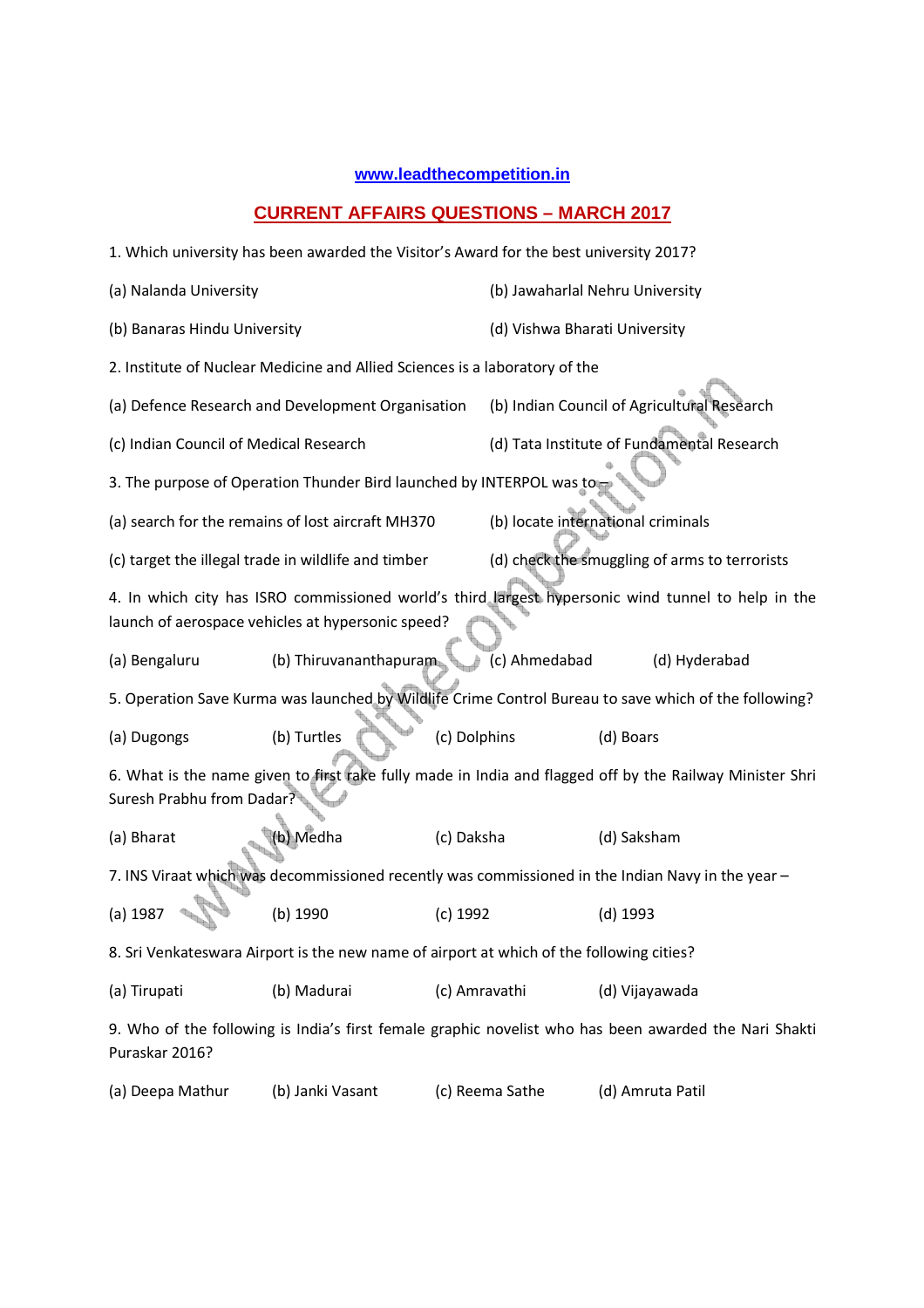10. In which of the following forces has Tanushree Parik become the first woman to be commissioned as a combat officer?

| (a) CRPF                                                                                                         | (b) CISF                                                          | (c) BSF                                                                      | (d) ITBP                                                                                            |  |  |
|------------------------------------------------------------------------------------------------------------------|-------------------------------------------------------------------|------------------------------------------------------------------------------|-----------------------------------------------------------------------------------------------------|--|--|
| 11. With which sport is Jitu Rai associated?                                                                     |                                                                   |                                                                              |                                                                                                     |  |  |
| (a) Archery                                                                                                      | (b) Gymnastics                                                    | (c) Swimming                                                                 | (d) Shooting                                                                                        |  |  |
|                                                                                                                  |                                                                   | 12. Which team has won the Santosh Trophy football tournament in March 2017? |                                                                                                     |  |  |
| (a) West Bengal                                                                                                  | (b) Goa                                                           | (c) Mizoram                                                                  | (d) Services                                                                                        |  |  |
| 2017?                                                                                                            |                                                                   |                                                                              | 13. Who of the following has been awarded the National Photography Lifetime Achievement Award in    |  |  |
| (a) Homi Vyrawalla                                                                                               | (b) Raghu Rai                                                     | (c) Ravinder Kumar                                                           | (d) KK Mustafah                                                                                     |  |  |
|                                                                                                                  | 14. Copernicus is an earth observation program launched by -      |                                                                              |                                                                                                     |  |  |
| (a) NASA                                                                                                         | (b) Japan                                                         | (c) China                                                                    | (d) European Commission                                                                             |  |  |
|                                                                                                                  | 15. Which team won the Vijay Hazare Trophy 2016-17?               |                                                                              |                                                                                                     |  |  |
| (a) Tamil Nadu                                                                                                   | (b) Gujarat                                                       | (b) Bengal                                                                   | (d) Maharashtra                                                                                     |  |  |
|                                                                                                                  | 16. Which country is the largest producer of cotton?              |                                                                              |                                                                                                     |  |  |
| (a) India                                                                                                        | (b) China                                                         | (c) Indonesia                                                                | (d) Brazil                                                                                          |  |  |
| 2016?                                                                                                            |                                                                   |                                                                              | 17. Who of the following is an adventure motorcyclist who has been awarded the Nari Shakti Puraskar |  |  |
| (a) Pamela Malhotra                                                                                              | (b) Nandita Shah                                                  | (c) Pallavi Fauzdar                                                          | (d) Divya Rawat                                                                                     |  |  |
| 18. Who of the following has developed a device that can be used to detect silent heart attacks?                 |                                                                   |                                                                              |                                                                                                     |  |  |
| (a) Surjeet Singh                                                                                                | (b) Ajay Kumar Sharma (c) Paresh Panchal                          |                                                                              | (d) Akash Manoj                                                                                     |  |  |
|                                                                                                                  |                                                                   |                                                                              | 19. Listen to the Young Voices was the theme of which of the following days observed in March 2017? |  |  |
|                                                                                                                  | (a) World Wildlife Day (b) World Hearing Day (c) World Poetry Day |                                                                              | (d) World Water Day                                                                                 |  |  |
| 20. Who was the first woman President of South Korea?                                                            |                                                                   |                                                                              |                                                                                                     |  |  |
| (a) Han Myung-Sook                                                                                               | (b) Yingluck Shinawatra (c) Park Geun-Hye                         |                                                                              | (d) Aung San Suu Kyi                                                                                |  |  |
| 21. Who of the following has been awarded the Col C.K. Nayudu Lifetime Achievement Award 2015-16<br>by the BCCI? |                                                                   |                                                                              |                                                                                                     |  |  |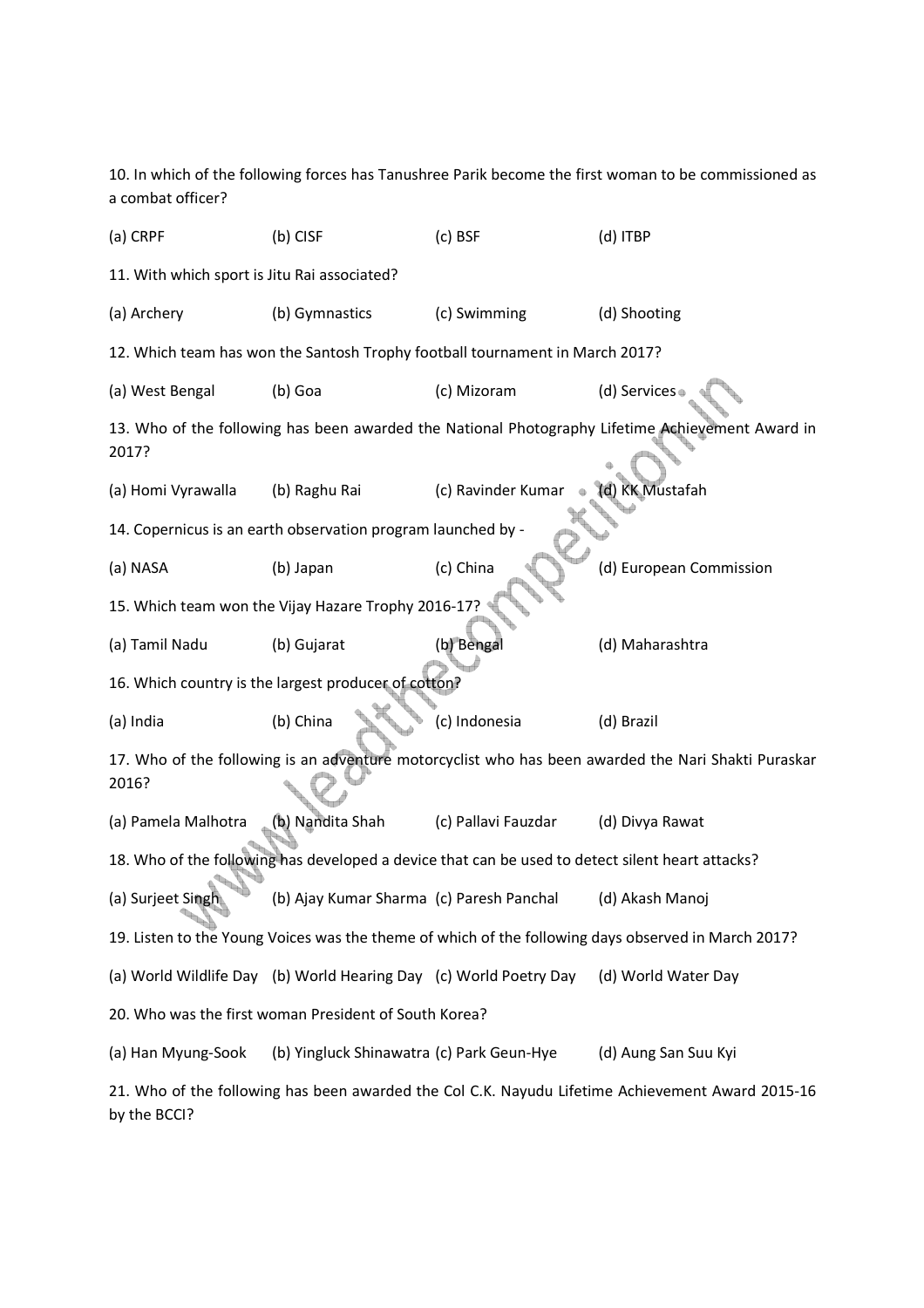| (a) G. Vishwanath                                                                                                                                                               | (b) Rajinder Goel    | (c) Eknath Solkar                                                                              | (d) Farookh Engineer                                                                                        |  |  |
|---------------------------------------------------------------------------------------------------------------------------------------------------------------------------------|----------------------|------------------------------------------------------------------------------------------------|-------------------------------------------------------------------------------------------------------------|--|--|
| 22. Which country has been ranked at the top in World Happiness Report 2017 published by United<br>Nations Sustainable Development Solutions Network?                           |                      |                                                                                                |                                                                                                             |  |  |
| (a) Denmark                                                                                                                                                                     | (b) Bhutan           | (c) Finland                                                                                    | (d) Norway                                                                                                  |  |  |
| 23. Who was the Chairman of the Committee constituted to suggest ways to strengthen border<br>protection and address vulnerabilities in fencing along the Indo-Pakistan border? |                      |                                                                                                |                                                                                                             |  |  |
| (a) Vinod Rai                                                                                                                                                                   | (b) Ajit Doval       | (c) Arvind Gupta                                                                               | (d) Madhukar Gupta                                                                                          |  |  |
| a person?                                                                                                                                                                       |                      |                                                                                                | 24. Which of the following rivers has become the first river in the world to be granted the legal status of |  |  |
| (a) Whanghanui river                                                                                                                                                            | (b) Waikato river    | (c) Waimakariri river                                                                          | (d) Tongariro river                                                                                         |  |  |
|                                                                                                                                                                                 |                      | 25. The first officially recognised cricket test match was played between which two countries? |                                                                                                             |  |  |
| (a) Australia and England                                                                                                                                                       |                      | (b) Australia and West Indies                                                                  |                                                                                                             |  |  |
| (c) Australia and New Zealand                                                                                                                                                   |                      | (d) England and New Zealand                                                                    |                                                                                                             |  |  |
| 26. Who of the following is Asia's first woman diesel locomotive driver, awarded the Nari Shakti<br>Puraskar 2016 recently?                                                     |                      |                                                                                                |                                                                                                             |  |  |
| (a) Qamar Dagar                                                                                                                                                                 | (b) Smita Tandi      | (c) Mumtaz Qazi                                                                                | (d) Bano Haralu                                                                                             |  |  |
| 27. Which country has launched its population census after a gap of 19 years?                                                                                                   |                      |                                                                                                |                                                                                                             |  |  |
| (a) Bangladesh                                                                                                                                                                  | (b) Pakistan         | (c) Nepal                                                                                      | (d) Sri Lanka                                                                                               |  |  |
| 28. Thomas E Starzl, who passed away recently was the physician who carried out the first                                                                                       |                      |                                                                                                |                                                                                                             |  |  |
| (a) Liver transplant                                                                                                                                                            | (b) Heart transplant | (c) Kidney transplant                                                                          | (d) Knee transplant                                                                                         |  |  |
| 29. The Weapon Locating Radar developed by DRDO and handed over to Indian Army recently is named                                                                                |                      |                                                                                                |                                                                                                             |  |  |
| (a) Divya                                                                                                                                                                       | (b) Swathi           | (c) Indra                                                                                      | (d) Varuna                                                                                                  |  |  |
| 30. On which day in March is the World Sparrow Day observed?                                                                                                                    |                      |                                                                                                |                                                                                                             |  |  |
| (a) March 19                                                                                                                                                                    | (b) March 20         | (c) March 21                                                                                   | (d) March 22                                                                                                |  |  |
| 31. India's longest extra-dosed bridge which was dedicated to the nation by the Prime Minister in March<br>2017 is located across river -                                       |                      |                                                                                                |                                                                                                             |  |  |

(a) Ganges (b) Kaveri (c) Tapti (d) Narmada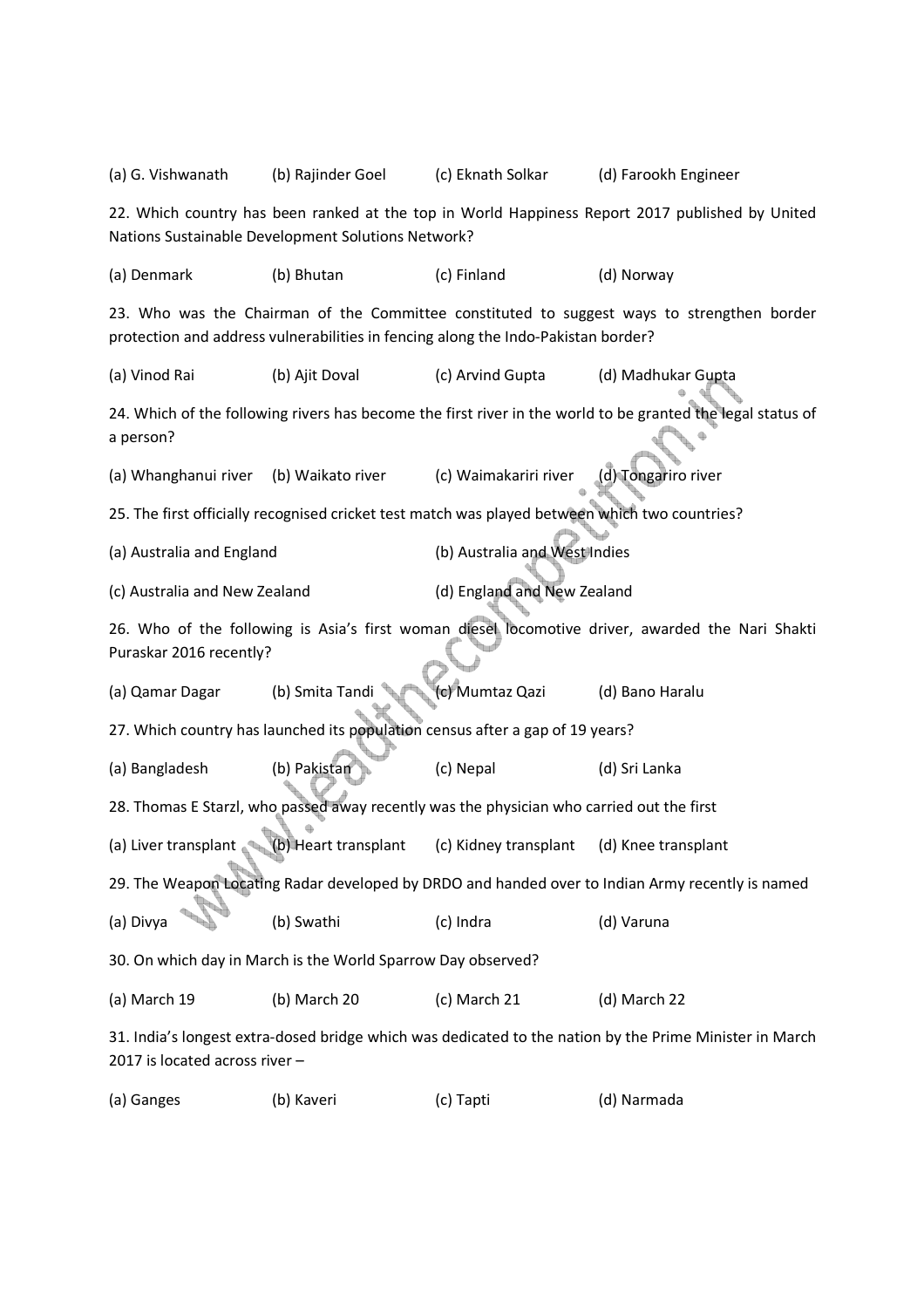|                                                                                                                                               |                |                                                                                      | 32. Which High Court recently ruled that parents can evict their abusive adult children from their house? |  |  |
|-----------------------------------------------------------------------------------------------------------------------------------------------|----------------|--------------------------------------------------------------------------------------|-----------------------------------------------------------------------------------------------------------|--|--|
| (a) Uttarakhand High Court                                                                                                                    |                | (b) Allahabad High Court                                                             |                                                                                                           |  |  |
| (c) Bombay High Court                                                                                                                         |                | (d) Delhi High Court                                                                 |                                                                                                           |  |  |
| 33. As per National Health Policy 2017 what is target year for achieving Life expectancy at birth of 70<br>years from the present 67.5 years? |                |                                                                                      |                                                                                                           |  |  |
| (a) 2020                                                                                                                                      | (b) 2022       | $(c)$ 2024                                                                           | $(d)$ 2025                                                                                                |  |  |
|                                                                                                                                               |                | 34. INS Viraat which was decommissioned recently was formerly named -                |                                                                                                           |  |  |
| (a) HMS Ulysses                                                                                                                               | (b) HMS Hermes | (c) Admiral Gorshkov                                                                 | (d) Admiral Kuznetsov                                                                                     |  |  |
| on them same legal rights as a person?                                                                                                        |                |                                                                                      | 35. Which High Court recently declared Indian rivers, the Ganga and Yamuna as living entities, bestowing  |  |  |
| (a) Uttarakhand High Court                                                                                                                    |                | (b) Allahabad High Court                                                             |                                                                                                           |  |  |
| (c) Patna High Court                                                                                                                          |                | (d) Kolkata High Court                                                               |                                                                                                           |  |  |
|                                                                                                                                               |                | 36. At which of the following places was India's largest flag hoisted in March 2017? |                                                                                                           |  |  |
| (a) Srinagar                                                                                                                                  | (b) Katra      | (c) Attari                                                                           | (d) Pokhran                                                                                               |  |  |
| 37. On which day is the Bihar Diwas observed?                                                                                                 |                |                                                                                      |                                                                                                           |  |  |
| (a) March 21                                                                                                                                  | (b) March 22   | (c) March 23                                                                         | (d) March 24                                                                                              |  |  |
| 38. Al-Nagah was a joint military exercise conducted by the armies of India and -                                                             |                |                                                                                      |                                                                                                           |  |  |
| (a) Oman                                                                                                                                      | (b) Qatar      | (c) Iran                                                                             | (d) Saudi Arabia                                                                                          |  |  |
| 39. Which country is also called the Hellenic Republic?                                                                                       |                |                                                                                      |                                                                                                           |  |  |
| (a) Greece                                                                                                                                    | (b) Turkey     | (c) Egypt                                                                            | (d) Syria                                                                                                 |  |  |
| 39. March 25 was the National Day of Greece.                                                                                                  |                |                                                                                      |                                                                                                           |  |  |
| 40. With which of the following fields was Dev Raj Sikka, who expired recently associated?                                                    |                |                                                                                      |                                                                                                           |  |  |
| (a) Astrology                                                                                                                                 | (b) Astronomy  | (c) Meteorology                                                                      | (d) Agriculture                                                                                           |  |  |
| 41. Which neighbouring country observes March 26 as its National Day?                                                                         |                |                                                                                      |                                                                                                           |  |  |
| (a) Pakistan                                                                                                                                  | (b) Nepal      | (c) Bangladesh                                                                       | (d) Sri Lanka                                                                                             |  |  |
|                                                                                                                                               |                |                                                                                      | 42. Which country tops the Women in Politics (Women in Parliament) report released by UN Women            |  |  |

and Inter-Parliamentary Union recently?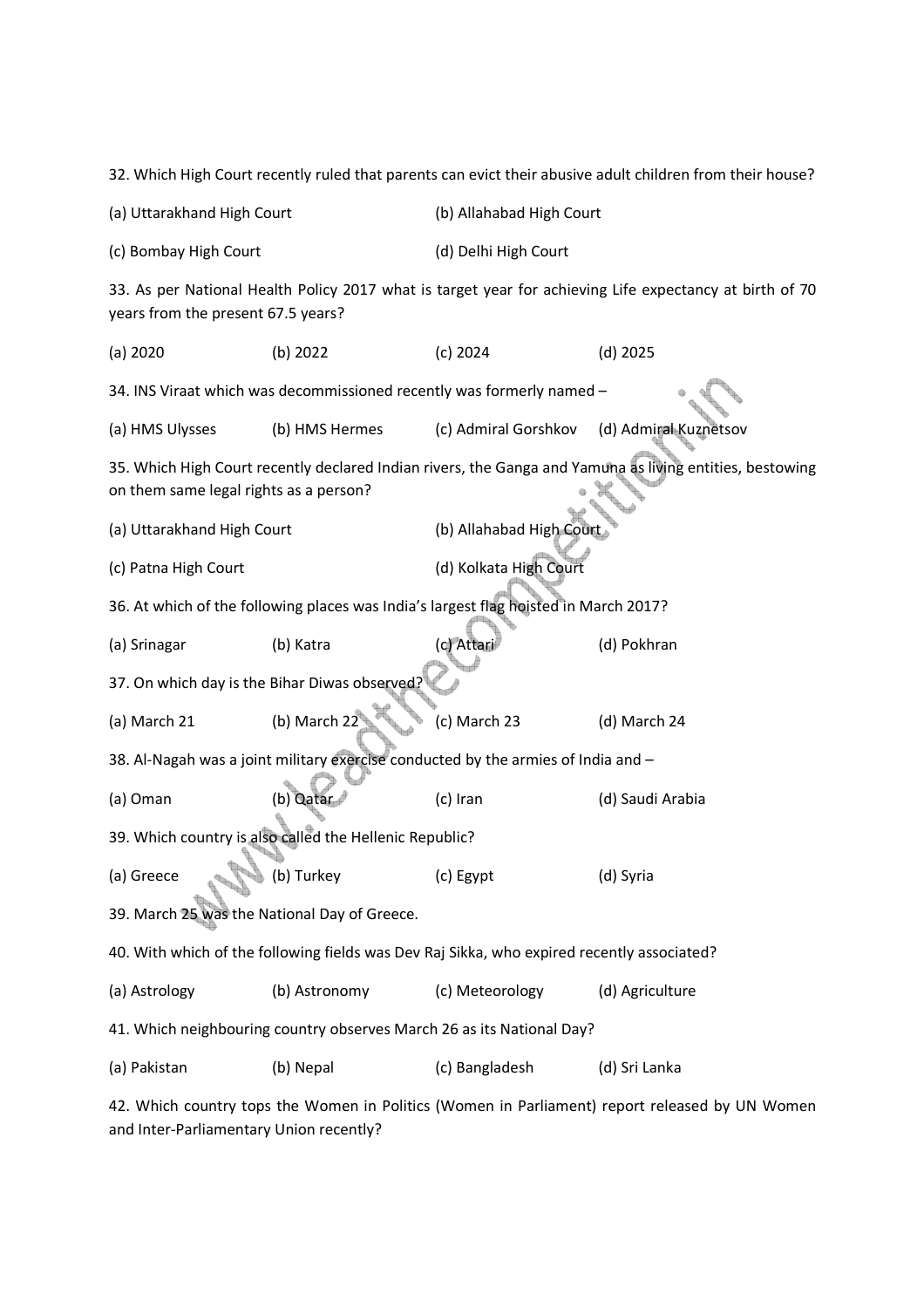| (a) Bulgaria                                                                                                              |                                                                                                                 | (b) Rwanda |                               |         | (c) U.S.A.                                                               |           | (d) Norway           |         |           |  |
|---------------------------------------------------------------------------------------------------------------------------|-----------------------------------------------------------------------------------------------------------------|------------|-------------------------------|---------|--------------------------------------------------------------------------|-----------|----------------------|---------|-----------|--|
| 43. At which place in Kerala did the NTPC establish India's largest floating solar photo voltaic plant?                   |                                                                                                                 |            |                               |         |                                                                          |           |                      |         |           |  |
| (a) Palakkad                                                                                                              |                                                                                                                 |            | (b) Alappuzha                 |         | (c) Kayamkulam                                                           |           | (d) Kasargod         |         |           |  |
|                                                                                                                           | 44. Which organisation founded the Earth Hour in 2007?                                                          |            |                               |         |                                                                          |           |                      |         |           |  |
| (a) UNESCO                                                                                                                |                                                                                                                 | (b) W.H.O. |                               |         | $(c)$ W.E.F.                                                             |           | (d) W.W.F.           |         |           |  |
|                                                                                                                           | 45. Which woman cricketer was awarded the Jag Mohan Dalmiya for Best Woman Cricketer (Sr.) 2015-<br>16 by BCCI? |            |                               |         |                                                                          |           |                      |         |           |  |
| (a) Mithali Raj                                                                                                           |                                                                                                                 |            |                               |         | (b) Harmanpreet Kaur (c) Poonam Raut                                     |           | (d) Jhulan Goswami   |         |           |  |
|                                                                                                                           |                                                                                                                 |            |                               |         | 46. From which of the following countries does India import electricity? |           |                      |         |           |  |
| (a) Nepal                                                                                                                 |                                                                                                                 |            | (b) Myanmar<br>(c) Bangladesh |         |                                                                          |           | (d) Bhutan           |         |           |  |
| 47. In which State was the eleventh edition of Indo-Nepal Joint Military exercise Surya Kiran - XI held in<br>March 2017? |                                                                                                                 |            |                               |         |                                                                          |           |                      |         |           |  |
| (a) Uttarakhand                                                                                                           |                                                                                                                 | (b) Bihar  |                               |         | (c) West Bengal                                                          |           | (d) Himachal Pradesh |         |           |  |
| 48. Which State was awarded the Nari Shakti Puraskar 2016 for its work in improving child sex ratio?                      |                                                                                                                 |            |                               |         |                                                                          |           |                      |         |           |  |
| (a) Uttarakhand<br>(b) Rajasthan<br>(c) Haryana<br>(d) Punjab                                                             |                                                                                                                 |            |                               |         |                                                                          |           |                      |         |           |  |
| <b>Answers</b>                                                                                                            |                                                                                                                 |            |                               |         |                                                                          |           |                      |         |           |  |
| 1. (b)                                                                                                                    | 2. (a)                                                                                                          | 3. (c)     | 4. (b)                        | 5. (b)  | 6. (b)                                                                   | 7. (a)    | 8. (a)               | 9. (d)  | 10. (c)   |  |
| 11. (d)                                                                                                                   | 12. (a)                                                                                                         | 13. (b)    | 14. (d)                       | 15. (a) | 16. (a)                                                                  | 17. $(c)$ | 18. (d)              | 19. (a) | 20. (c)   |  |
| 21. (b)                                                                                                                   | 22. (d)                                                                                                         | 23.(d)     | 24. (a)                       | 25. (a) | 26. (c)                                                                  | 27. (b)   | 28. (a)              | 29. (b) | 30. (b)   |  |
| 31. (d)                                                                                                                   | $32.$ (d)                                                                                                       | 33. (d)    | 34. (b)                       | 35. (a) | 36. (c)                                                                  | 37. (b)   | 38. (a)              | 39. (a) | 40. $(c)$ |  |
| 41. (c)                                                                                                                   | 42. (b)                                                                                                         | 43. $(c)$  | 44. (d)                       | 45. (a) | 46. (d)                                                                  | 47. (a)   | 48. (b)              |         |           |  |

## **Additional information on answers to the above questions**

2. INMAS is actively engaged in research in the field of radio protectors, de-corporating agents and antidotes for Chemical, Biological, Radiological and Nuclear (CBRN) emergencies, combat casualty care and other life saving drugs. Recently 15 drugs developed by INMAS were handed over to the Indian Army for induction